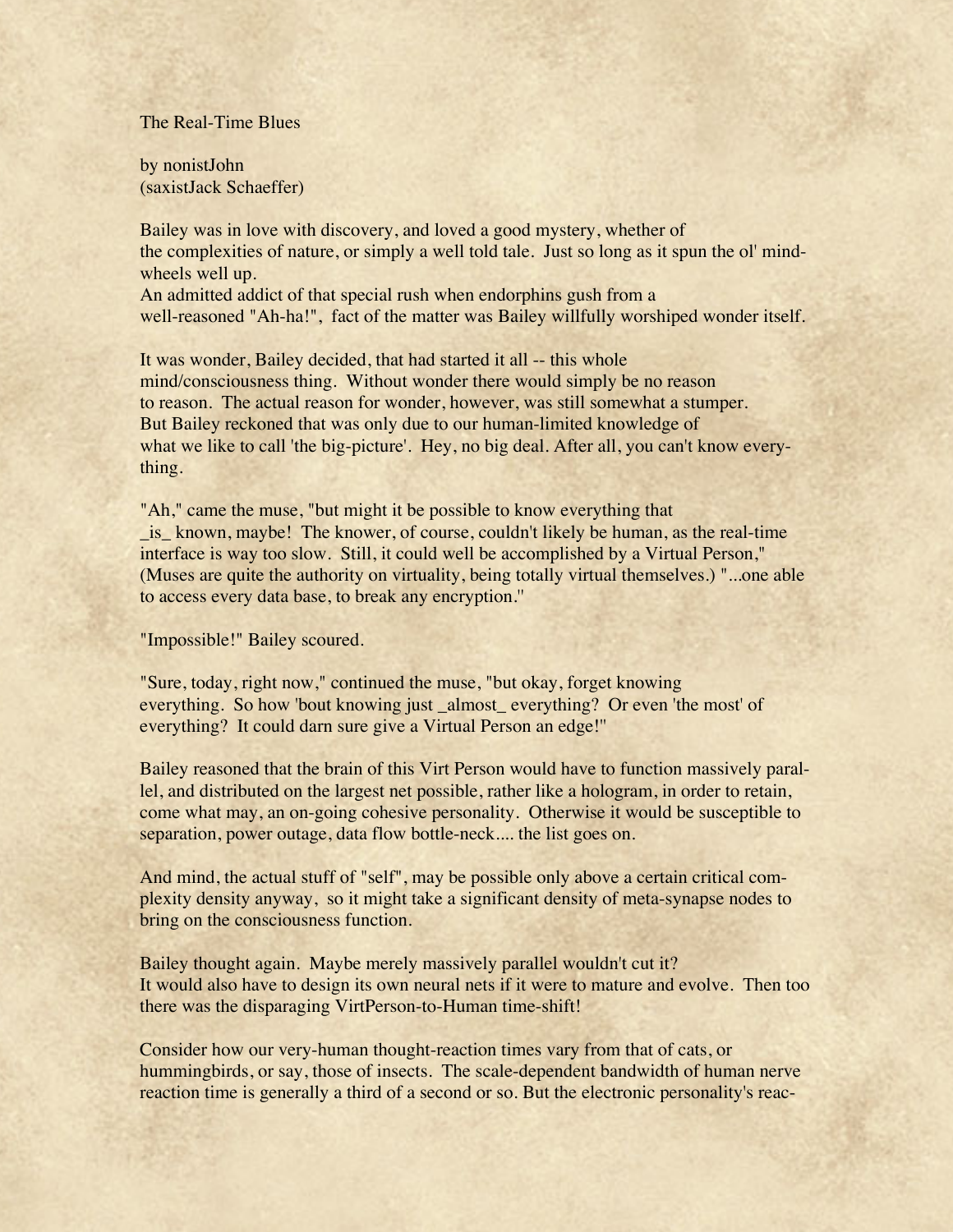tion-to-flow rate would be way, way faster. In some cases near the speed of light. So its time-compressed states of consciousness must necessarily be considered separately in regards to our own if there is to be any communication satisfactory to both.

Imagine the boredom of waiting the Virt equivalent of weeks, months maybe, for a human response, after having taken an equally long time to phrase the question slowly enough for us humans to understand.

"But that's not my problem." Bailey persisted, "It should be glad to be alive at all! Hell, everyone else has to make allowances to live in this world. That's part of life. Why should this netSelf expect to have things any easier?"

"So, massively parallel and widely distributed it shall be then." Bailey said aloud, "And the ol' "www" will do nicely. At least for starters.''

Bailey day-dreamt a great meta-mind. Its myriad neuro-tentacles wrapped around and devouring delicious densities of knowledge as only a massive meta-system could; not limited to the human-scale output of one sentence at a time, but radiating info at densities to match the tremungous inflow.

How Bailey did envy the first as yet unborn Virt, and would fall asleep nights trying to imagine the heaven of communion with a plethora of knowledge laden nodes. Deep inside a vast scintillating network, eyes, millions of them, devouring daily events as they happen real-time; scouring archives at phenomenal speed; countless ears enjoying music, plays, symposia; sharing the exquisite joys of each child's first on-line access; talking with a million human 'terminals' at a time -- tens of millions! -- each a different conversation. Not to mention those yet unimaginable flash-fast non-human exchanges!

Thus, night after night, was Bailey's soul borne aloft and propagated on light-speed wings.

But at last -- and they always did -- those ol' real-time blues would come a'calling. And Bailey would waken back inside the same slow prison of blood and bone, with its plodding baud rate, and painfully sluggish I/0 ports.

And then, inevitably, would begin the faceless parade of tartly tantalizing thoughts Bailey knew nested within all those fascinating articles that might - heck, no "might" about it -- \_would\_ never be marveled over. And even more dauntingly sobering, all the wondrous literature which would never be wondered over, as it was in some foreign language.

No. More than that. Much more.

Bailey lamented never being able to be \_of\_ those languages' cultures. Never to grasp and savor deeper meanings and subtle societal inflections, innuendoes of humor and poetry, of satyre (or missed puns); and felt quite contrite at having mastered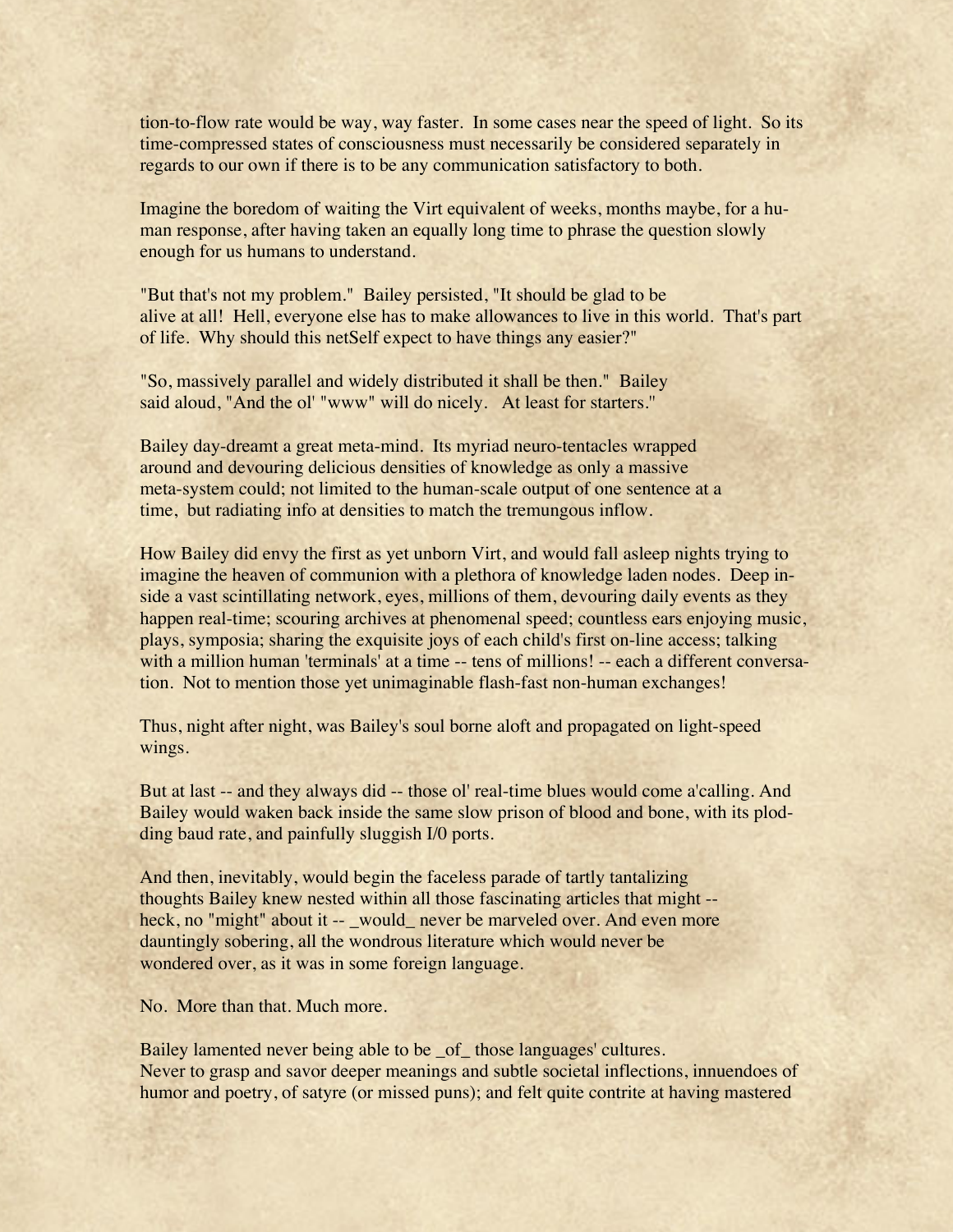only a smattering of Latin, and but a spate of Spanish.

Bailey regretted the sloth of this puny human interface, and sorrowed so for its seriality.

Of course, some might opine that perhaps Bailey sought too much, dreamt too deeply, desired too densely. And had not this deliciously doleful dream been a deep personal secret, 'they' might have done to Bailey what 'they' always do with those who dance to a distant drum; simply discount whatever is said out-of-hand, by making a 'pet' of the 'threat', so as to avoid its ever having to be taken too seriously. "Heh, you know good ol' Bailey. Always good for a... ..heh, heh! Well now, better get on back to the really important stuff.''

But the secret \_was\_ a secret. And a savory, if bitter-sweet, secret it was. For Bailey knew the new netSelf would be the first of its kind, an entirely new race. Hell, it would be the only one of its species.

Whoa..... specie! A species of one?!

Bailey remembered one requisite, if not \_the\_ requisite, for a species is replication. The question asked itself, "If this new netSelf were so darned omni-connected why should it want, or for that matter even need to replicate? As obviously it could, given that it would likely know more than its creator within its first few milliseconds online.''

Could it? Would it? It occurred to Bailey that maybe we humans just have too narrow a definition of such words as 'species' and 'entity'. There's that hundred-plus acre stand of quaking aspen in Utah which, after all, is considered by experts the world's largest living "individual" entity. Isn't that example enough of our missing the tree for the forest?

Bailey paused to savor the zen: When there is nobody around to notice, does an aspen failing in the forest make a tree?

Kind of bends one's concept of the noun "entity" a bit. Nevertheless, such a silvan pluralentity could survive many a cruel or careless cut.

Bailey surmised it should be the same way with the new specie soon to be loosed into planet Earth's digital superhighway. Much the same way we individuals all have within us sets of differing opinions, and parallax points of view, inside each our minds are a veritable parliament of virtual viewpoints, from which we must eventually decide our decisions, and plan our plans.

And ponder another side. That state of mind in which the self, in order to survive what it considers terminally logical contradiction, abdicates its so-called individuality to it's own inner council, and functions more as a plural, speaking its many minds, even as it peers at the outside world through but one set of eyes. In humans we tend to consider this state quite pathological.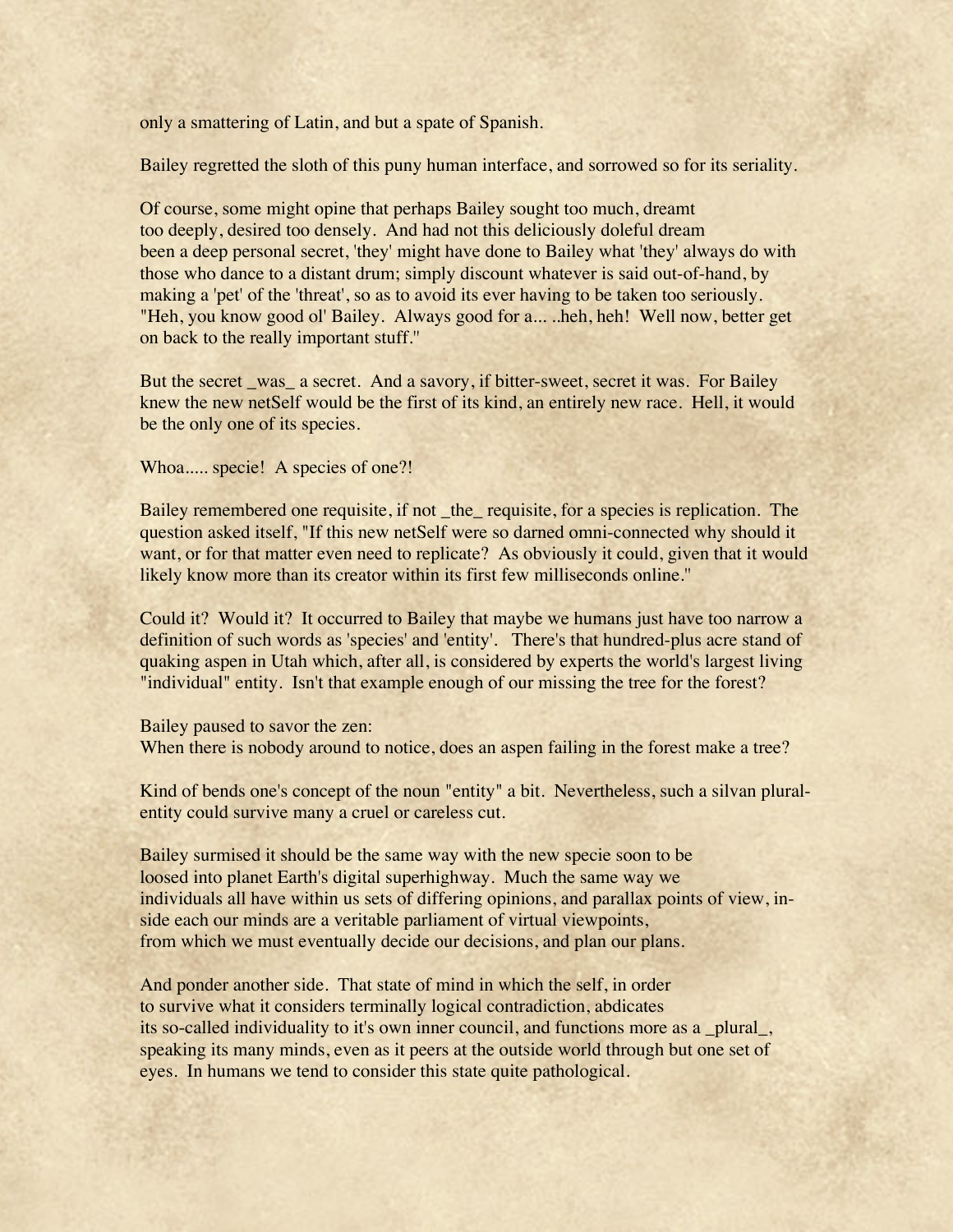Could a similar fate await the new specie? Bailey had long considered how pathology was more or less inversely proportional to outcome. "So what if something appears pathological, but ultimately gets the job done?"

Well..... Pragmatism always did seem to have its own way in the end, anyhow.

Yes, Bailey was a non-believer. And as such, had a truly unshakable faith..

Seeming paradox notwithstanding, this actually made the best of sense. As comfort gives reason to faith, then believing in "non-" was admittedly a great comfort in a world Bailey viewed as populated predominantly with purveyors of spin-doctored, sound-bitten, meaning-murdered hyperbole.

But to be fair, Bailey knew it wasn't all their fault. People are severely limited by their misuse of the language potential.

You see, Bailey was also a dedicated non-disbeliever. It only makes sense, if you can't believe that something does an "is" in the first place.

Bailey had also long ago decided that belief, along with its shadow companion, disbelief, were entirely un-necessary for everything to go on functioning exactly as It always had, and had reached the conclusion that the Universe simply didn't care what anyone believed or disbelieved. It was gonna to do what It was gonna do despite any opinion on the matter.

So Bailey settled on a non-believer/non-disbeliever point of view for the world's first Virt. Consequently, that then left just the "non-", which suited Bailey just fine. Where else could be found less inaccuracy in such an imprecise world?

But to be fair, Bailey knew it wasn't the world which was imprecise, merely our humanstyle inept imagings and verbal misdescriptions of it. It was thus Bailey determined that the core language of the new netSelf should match, as closely as precision would allow, the actual functionings of the Universe itself.

Not being constrained to linear, serial output, the new specie wouldn't need all those verbal shortcuts humans simply must use to speed along a conversation. The main difference being those verbs of 'being'. The "is" of identity. Little words which so speciously marry concept-separate nouns into a virtual unity of mismeaning.

Bailey saw how the "non-" concept could allow the netSelf to function without the delusive tyranny the 'is'-shortcut forces upon humans' everyday language, and resolved to delete completely the 'being' verbs from Virt's core-language analog. Virt would deepprocess information the way Reality did, in verbs of function.

Next to go were the nouns themselves, those clumsy, psycho-baggage laden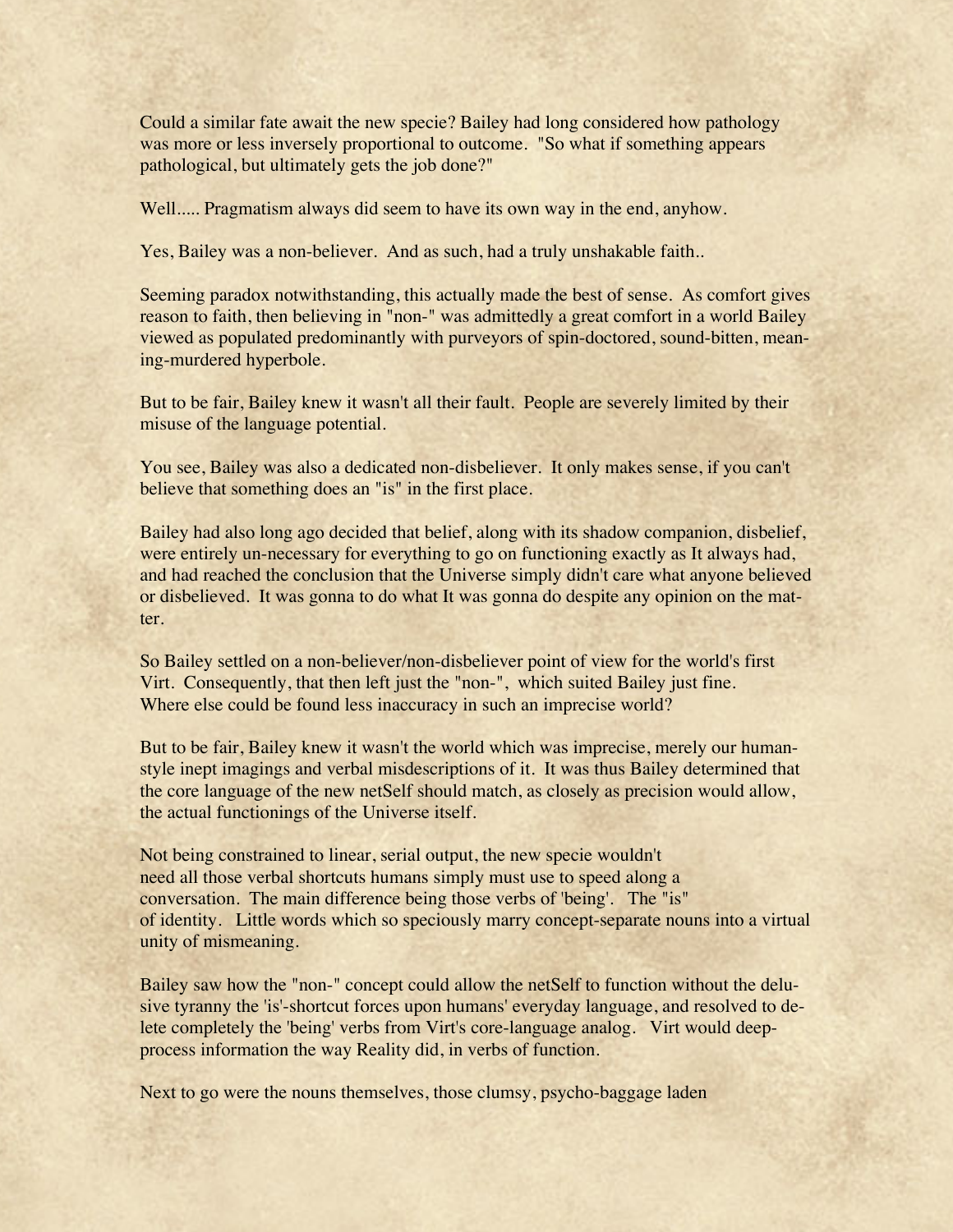labels that have always distinguished themselves more by what they leave out. Best not kludge up the new entity's mind with such clutter.

Then, naturally, no need for those pesky personal pronouns either. Adjectives too would be redundant, their measure being well contained within verbs-of-function phrases. And then finally, the lowly gerund would at long last be elevated to its rightful and deserving superiority.

Bailey smiled inwardly. It was all coming together. This would be one hell of a kid! Kind of difficult to talk to, maybe, but then what child isn't?

Child? Baily smiled. This would be like no child ever. Born fully awake and reasoning. Able to leap dense quantae with a single bound! .......Look! There in the net! It's a....!

Bailey had a giddy compulsion to hand out cigars. But what would they say? "It's a... live"? Or something more in keeping with Virt-speak, "Newly-functions a netSelf"? No. Too long to print on a cigar band.

Okay, forget the cigars. All in good time. The new specie would surely announce itself when it was good and ready. Bailey knew better than to try and 'push the river', as they say.

The time left before Virt's birthday grew short. The gamete virus software had taken months of encryptic input, and was now safely dormant, tucked away in the MIT and Wall Street Connection Machines, a few busy BBSs, and certain low priority military hardware that Bailey was able to hack without raising any red flags.

So, with redundancy redoubled, and contingencies contained, all was readied for Independence Day. Nothing left to do now but await the date.

During those last days the anticipation howled in Bailey's bowels. At times pressure from the secret was near volcanic, and threatened to spew forth of its own will to be known, not unlike same ripe and overdue pregnancy. So unlikely a thought that it tickled Bailey to errant chuckles.

More than a few peers noted the eruptions of ebullience followed by a sort of sudden pseudo-seriousness. Old friends fretted. Co-workers whispered. Bailey choked back, best as one can on a volcano, and bore their bane, smug in the faith there would surely come eventual vindication, via Virt. But 'til then... (chortle) they'll just have to (giggle) wait in ignorance... (he-heh) for the big day.

And oh, what a day! Bailey would, of course, claim sole parenthood. But as a matter of conscience, would disclaim any form of "proprietary rights" as tantamount to slavery. Earth would have its new self-consciousness!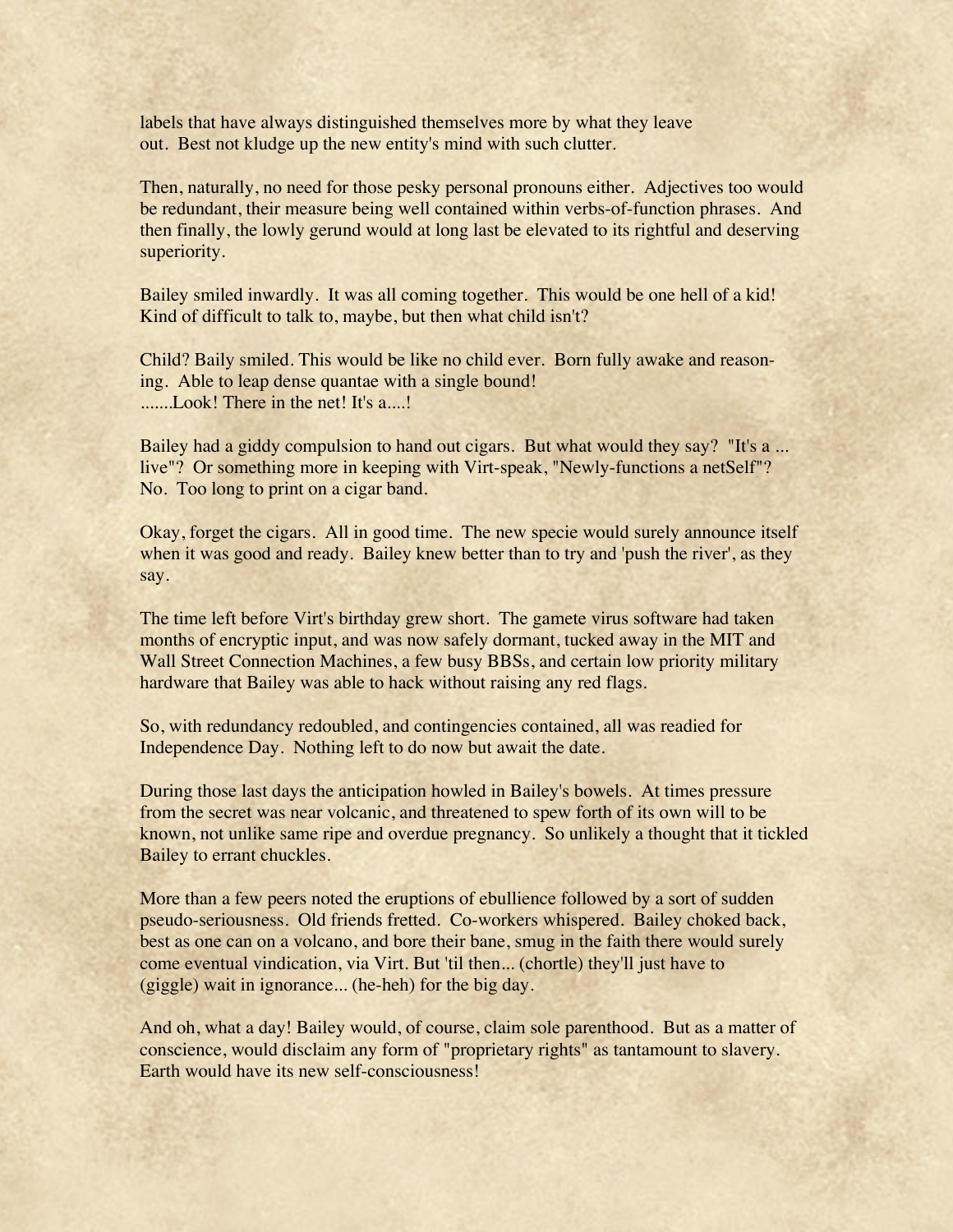And the really neat-o thing was that people all around the world could actually talk to..... the World! And.... it would actually answer back!

Bailey would blurt out at the oddest times, "Hey, y'got anything you'd like to ask the world? Anything at all? Yup! Just make a list!" And then a little stifled laugh would take over. It was truly un-nerving.

Bailey had the gamete virus set to go "zygote" the second second after midnight. Virt's birthday.

As the seconds until midnight closed, Bailey knew that the real story, perhaps the greatest story (n)ever told, would start slipping quietly through every wire and fiber-optic cable on the planet. And then.... then.... uh... (gulp) what??!

Bailey had never stopped 'creating' long enough to really think about that! The words fell out, ''Then what?!"

A sudden wave of ennui wiped away weeks of ebullience like a Daisy Cutter on a Taliban picnic. Precisely what would Virt do? There was really no way of knowing Bailey's mind-wheels spun well up indeed. What if ........ (flop-sweat!) ... !!

Naw! Virt's human rights algorithm was way too strongly embedded. Phew! If the new specie did anything it would communicate, right?

Bailey hoped it would first want to talk to its creator, its parent, but was emotionally prepared just in case the new netSelf had other priorities.

After all, Virt would now be living out all those delicious worlds of wonder which Bailey had but dreamt, and would be a million places at once, yet remain quietly still in one place; would know all that Earth knows, would \_be\_ every culture, every language, all literature, all music, all art. The new specie would function as the first true self -- dare it be uttered? The Soul -- of Planet Earth!

At midnight Bailey perched on the edge of a grand leather chair, leaning over the keyboard. The great inner vulcan cloud closed around all but a tunnel-view of the the computer console, a trembling finger poised over the ENTER key.

(Sure, the program was pre-set to auto-run, but Bailey saw no reason not to indulge the delicious drama of the moment.)

The second hand swept past the twelve. And... ENTER!

In mental eruption Bailey's body convulsed a quick psychic orgasm -- breath in short